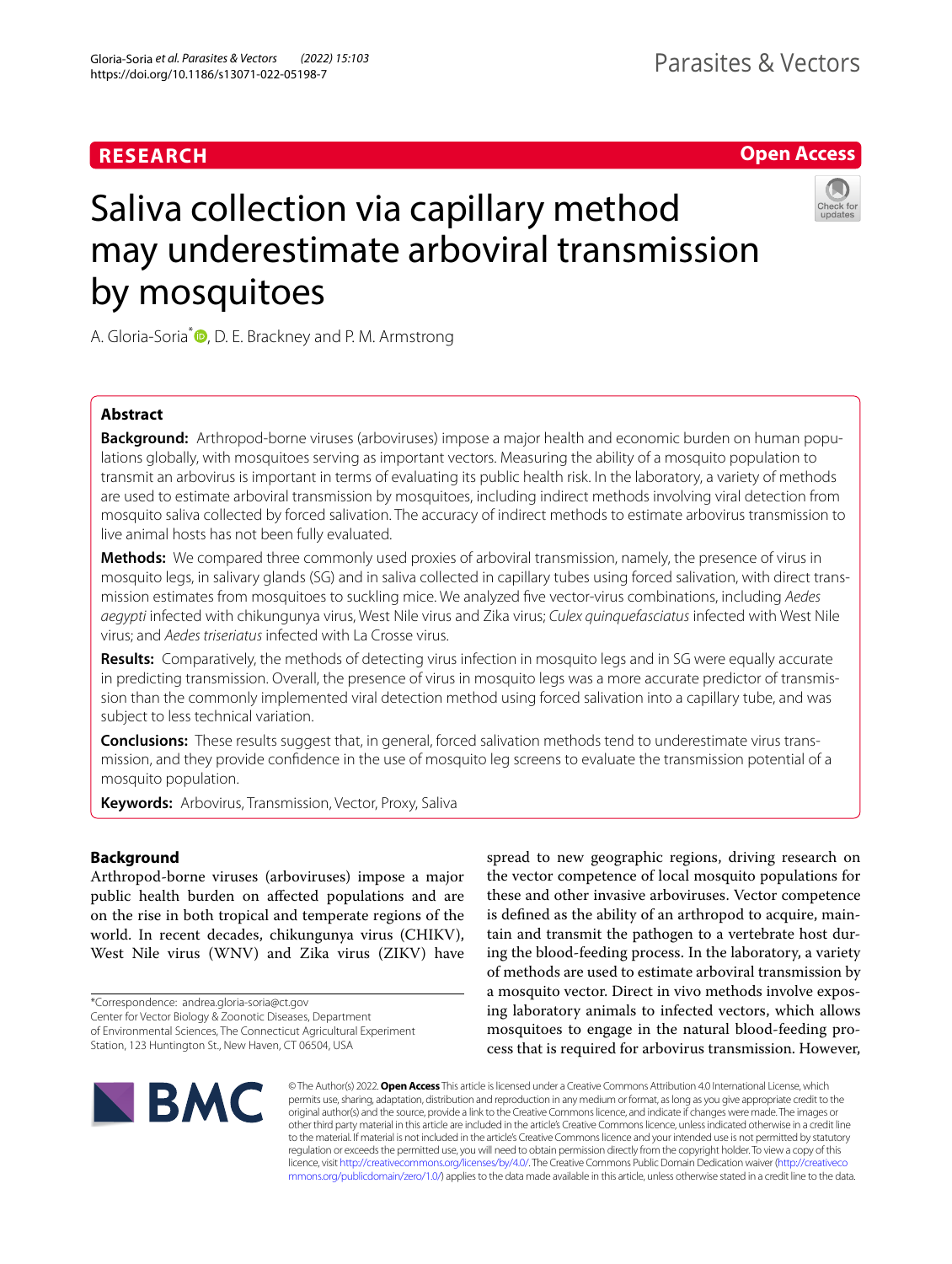in vivo methods are rarely used today due to high costs, requirements for personnel training, appropriate husbandry and containment facilities and animal permits [\[1](#page-7-0)]. Furthermore, the use of vertebrate hosts for these studies is limited to the availability of competent animal models for the arbovirus under study [[1\]](#page-7-0). More frequently, transmission is estimated by indirect in vitro methods, which are more accessible and cost-efective but can be labor-intensive. Among the in vitro methods in current use, the capillary method of forced salivation is the most widely used assay, involving imobilization of individual mosquitoes and subsequent harvesting of their saliva for arboviral testing by inserting their proboscis in a fnely drawn capillary tube or pipette tip. Another approach is to simply screen the peripheral tissues (legs, salivary glands [SG] and/or head tissue) for arbovirus infection with the underlying assumption that these measures of disseminated infection are equivalent to virus transmission  $[2-4]$  $[2-4]$ .

The complexity involved in the experimental design of vector competence trials complicates comparisons across studies [[5\]](#page-7-3). Nevertheless, it is worth noting that these studies often report sharp declines in the percentage of mosquitoes transmitting virus after developing a disseminated virus infection  $[6-9]$  $[6-9]$ . This could imply either a strong SG infection or an escape barrier in these vectors [[10\]](#page-7-6), or perhaps this is an artifact of the techniques used to assess arbovirus transmission. For example, *Aedes aegypti* and *Aedes albopictus* often demonstrate poor vector competence for CHIKV, DENV, and ZIKV in the laboratory, even though they are known to serve as efficient vectors for these arboviruses in nature [\[5,](#page-7-3) [11,](#page-7-7) [12](#page-7-8)]. These studies have relied on forced salivation techniques to demonstrate virus transmission, which does not allow mosquitoes to probe or feed naturally.

The indirect methods used to estimate arbovirus transmission by mosquitoes have not been fully validated, despite their widespread use in vector competence studies. In a study by Styer et al. [[13](#page-7-9)], mosquitoes were found to deliver approximately600-fold more WNV after probing on mice than recovered by a forced salivation technique (the capillary method), suggesting that some methods may underestimate arbovirus transmission to live animal hosts. Accordingly, to explore this possibility further, we compared three commonly used proxies of arboviral transmission (indirect methods), namely, the presence of virus in legs, SG and saliva, with direct transmission estimates from mosquitoes to suckling mice ("true transmission rate") to determine the most informative and efficient proxy for arbovirus transmission in five vector–virus combinations.

# **Methods**

# **Mosquito species**

Mosquitoes were reared from eggs in plastic trays, and larvae were fed as needed with either TetraMin® tropical fakes (Tetra GmbH, Melle, Germany) or a 2% solution of 3:2 liver powder and brewer's yeast mix. Adults were kept in  $30 \times 30 \times 30$ -cm cages and provided with a 10% sucrose solution *ad libidum* on a cotton ball. The *Ae. aegypti* Orlando (ORL) colony was obtained from the Agricultural Research Service of the US Department of Agriculture (USDA ARS, Gainesville, FL, USA), originally derived from feld-collected mosquitoes from Orlando Florida in 1952 (Gloria-Soria et al. [[14\]](#page-7-10)). The *Aedes triseriatus* colony originated from mosquitoes collected in Waterford, CT (USA) in 1992. The Culex quinquefascia*tus* colony was established from mosquitoes originally purchased from Benzon Research Inc. (Carlisle, PA, USA) and is believed to have originally been derived from mosquitoes in northern Florida.

## **Virus strains**

CHIKV LR2006-OPY1 (GenBank accession no. KT449801.1) was obtained from the World Reference Center for Arboviruses at the University of Texas Medical Branch, Galveston, TX (USA). This strain was originally isolated from serum of a patient returning from La Réunion Island in 2006, and passed fve times on Vero cell culture, once in suckling mice and once in C6/36 cells. WNV 2741-99 was isolated from *Culex pipiens* collected in Greenwich, CT (USA) in 1999 and was passaged 4 times on Vero cells. ZIKV MR766 (GenBank accession no. MW143022.1) was obtained from The Arbovirus Reference Collection from the Centers of Disease Control (Fort Collins, CO, USA). This strain was originally isolated from a sentinel rhesus monkey in 1947 at Zika Forest, Entebbe, Uganda, and repeatedly passed in mice, twice on Vero cell culture and once on C6/36 cell culture. La Crosse virus (LACV) 78V-8853 strain was isolated in 1978 from an *Ae. triseriatus* mosquito from Rochester, MN (USA) and passaged once on Vero cells, twice on suckling mice and twice more on Vero cells.

## **Experimental infections**

## *Intrathoracic inoculation*

Female mosquitoes aged 6 to 10 days were inoculated intrathoracically with 69 nl of a virus solution prepared from a frozen viral stock to containapproximately17 plaque-forming units (PFU) of the virus. Females were incubated at 28 °C and a 14:10 (light:dark) cycle, with free access to a 10% sugar solution from a cotton ball, for the extrinsic incubation period (EIP) described in Table [1.](#page-2-0)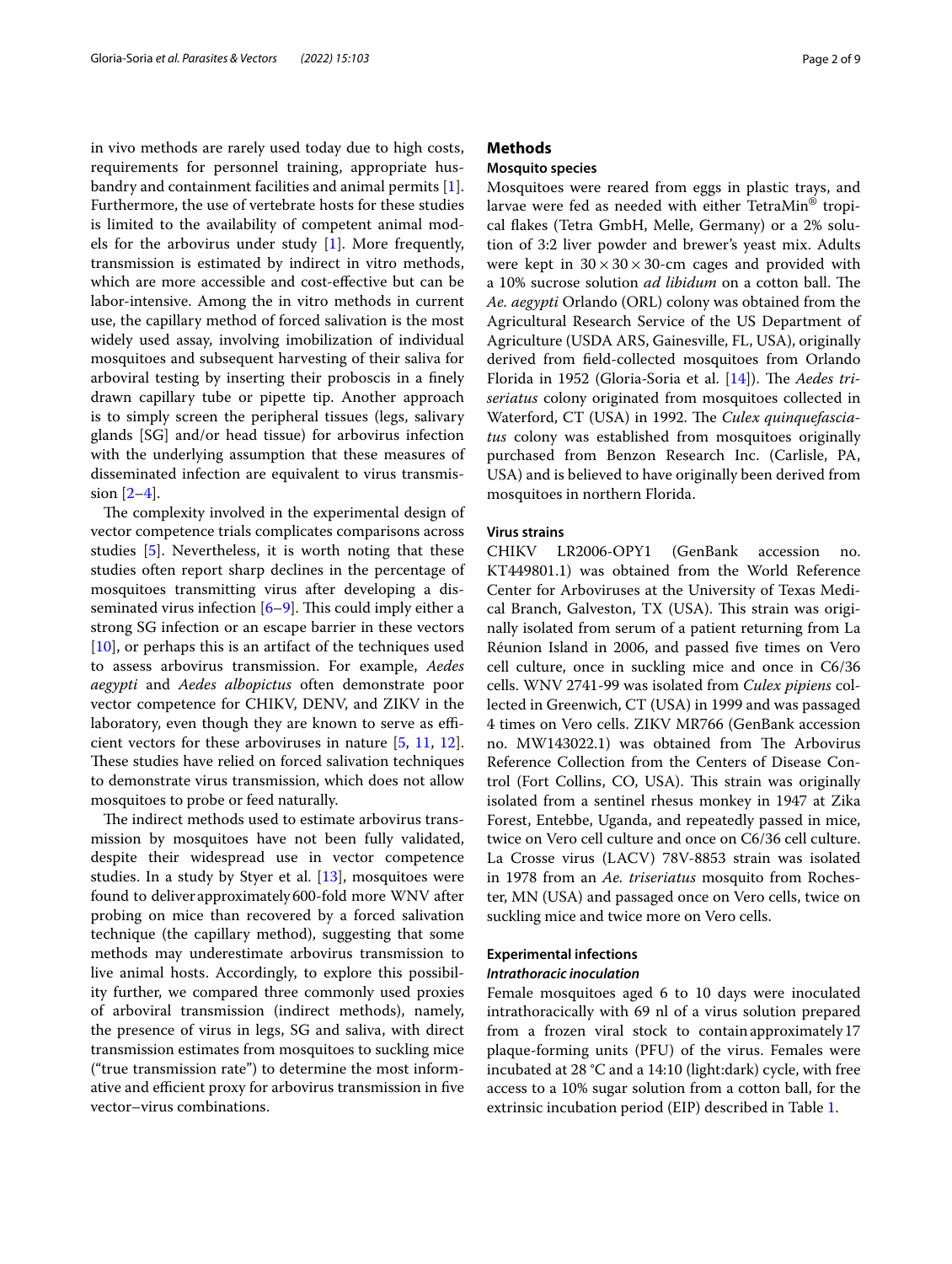| Mosquito species       | Virus      | Virus strain | PFU  | EIP (days) | $IP$ (days) | References      |
|------------------------|------------|--------------|------|------------|-------------|-----------------|
| Aedes aegypti [ORL]    | CHIKV      | L006-OPY1    | 17.2 | 6          |             | $[15, 34 - 36]$ |
| Aedes aegypti [ORL]    | ZIKV       | MR766        |      | 10         |             | $[16, 36 - 38]$ |
| Aedes aegypti [ORL]    | <b>WNV</b> | 2741-99      | 16.8 | 10         |             | [19, 37, 38]    |
| Culex quinquefasciatus | <b>WNV</b> | 2741-99      | 16.8 | 7 and 10   |             | [19, 37, 38]    |
| Aedes triseriatus      | <b>ACV</b> | 78V-8853     | 18.1 |            |             | [18]            |
|                        |            |              |      |            |             |                 |

<span id="page-2-0"></span>**Table 1** Details of the intrathoracic inoculation experiment

EIP, Extrinsic incubation period (days of mosquito incubation post-infection); IIP, intrinsic incubation period (days of suckling mice incubation post-infection); for other abbreviations, see Abbreviations section

# *Oral infections*

Female mosquitoes aged 6 to 10 days were sorted into meshed pint cups and deprived of sugar 24 h prior to the experiment. On the day of the experiment, mosquitoes were ofered an infectious blood meal consisting of a 1:1 mix of freshly grown virus culture and defbrinated sheep's blood (HemoStat Labs, Dixon, CA, USA). The viral culture was obtained by inoculating a confluent monolayer of *Ae. albopictus* C6/36 cells into a T25 fask containing 100 ul of CHIKV stock virus, followed by a 3-day incubation; the culture was harvested on the day of the experiment to prepare the mix. The blood meal was warmed at 37 °C for 45 min in an artifcial membrane system lined with hog sausage casing. Fully engorged mosquitoes were retained and incubated for 12 and 15 days at 28 °C under a 14:10 (light:dark) cycle, with free access to a 10% sugar solution provided on a cotton ball.

#### **Transmission estimates**

Immunocompetent suckling mice have been shown to develop systemic infection and viremia upon exposure to CHIKV [\[15](#page-7-11)], ZIKV [[16,](#page-7-12) [17](#page-7-13)], LACV [[18](#page-7-14)] and WNV [[19](#page-7-15)]. In this study we used infection developed in postexposure suckling mice as the "true arbovirus transmission rate" and compared this rate to transmission estimates based on mosquito tissue/saliva proxies. Litters of suckling mice (mixed sex) from pregnant CD-1 mice were obtained from the Charles River Laboratories (Wilmington, MA, USA). Procedures for handling and care of animals were approved by and performed under the Animal Care and Use Committee at The Connecticut Agricultural Experiment Station (protocol no. P28-17). Suckling mice were tattooed to track individual mice from each litter. Individual mosquitoes were randomly assigned to individual suckling mice after the corresponding EIP had elapsed (Table [1\)](#page-2-0). Each mosquito was allowed to feed on a restrained mouse placed on top of a screened cage at 28 °C. Following feeding, the legs and wings of engorged mosquitoes were removed. Saliva was collected from mosquitoes by inserting their proboscis into P20 microcapillary gel-loading tips containing 5 ul of a 1:1 solution of 50% sucrose:fetal bovine serum for 1 h at room temperature. The tip contents were expelled into a tube with 50 ul of PBS-G (phosphate-bufered saline, 30% heat-inactivated rabbit serum, 0.5% gelatin). It should be noted that Miller et al. [[20\]](#page-7-16) have recently demonstrated that blood-feeding immediately prior to forced salivation does not afect arbovirus expectoration. SG were dissected. Abdomens, legs and SG were independently homogenized in 200  $\mu$ l of PBS-G in a 2-ml microcentrifuge tube using Copperhead copper beads (Crosman Corp., Boomfeld, NY, USA) and a Mixer Mill 400 (Retsch GmbH, Haan, Germany) for 30–60 s at 24 Hz. All samples were stored at −80 °C until RNA extraction.

Mice were kept in a Thoren cage rack system (Thoren Caging Systems Inc., Hazleton, PA, USA) with HEPA fltration under a 12:12 (light:dark) cycle and observed daily until they displayed illness symptoms or for a maximum number of days after exposure, corresponding to the intrinsic incubation period (IIP) reported in Table [1](#page-2-0). At that point, mice were euthanized, and one hind limb and brain tissue were collected, homogenized in 500 µl of PBS-G (as described above) and stored at −80 °C until RNA extraction.

Mosquito viral dissemination after IT injection was confrmed by testing the mosquito legs via real-time PCR (RT-PCR). Infection by oral feeding was confrmed by testing the mosquito abdomen by the same method. The ability of the mosquito to achieve viral transmission was assessed via four parameters: (i) detection of virus in mosquito legs; (ii) detection of virus in mosquito SG; (iii) detection of virus in mosquito saliva; and (iv) development of systemic infection of exposed suckling mice.

## **Virus detection**

We maximized our ability to detect the presence of arboviruses in the samples by screening for RNA viral copies via RT-PCR. This detection method is more sensitive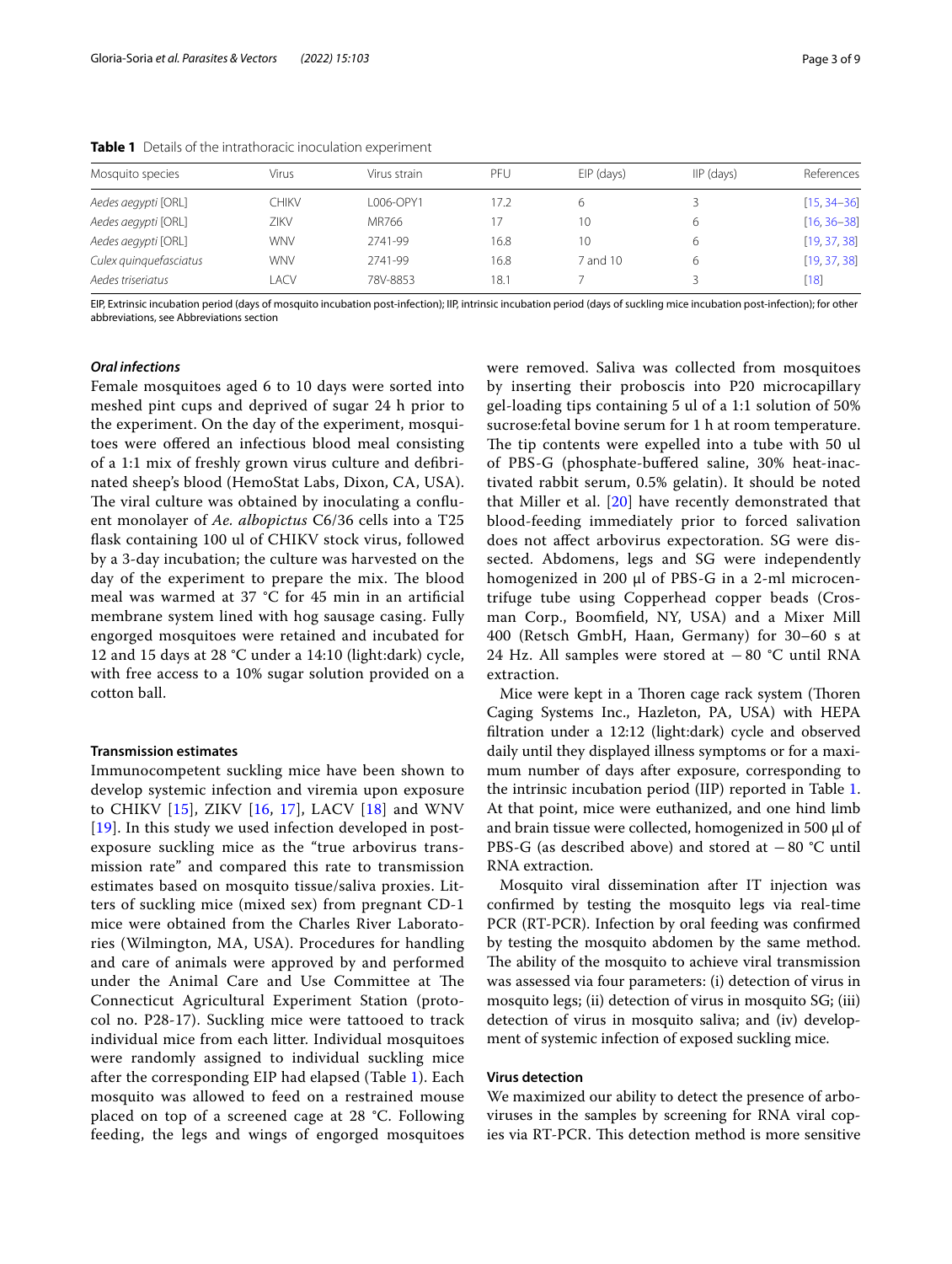than quantifying infectious particles via plaque assay because for every arboviral infectious particle there are at least  $10^2$ – $10^4$  more RNA viral particles [[20–](#page-7-16)[22\]](#page-7-17).

RNA was extracted from 50 ul of the homogenized tissue and saliva solution using the KingFisher™ Flex Purification System (Thermo Fisher Scientific, Waltham, MA, USA) with the Mag-Bind ® Viral DNA/RNA Kit (Omega Bio-Tek, Norcross, GA, USA) and eluted in a fnal volume of 50 µl of 1/10X TE bufer (Tris–EDTA). A 2-μl aliquot of this eluate was then used in each 10 µl RT-PCR reaction. Presence of virus was determined in duplicate with the I-Taq™ Universal probes 1-Step-Kit (BioRad Laboratories, Hercules, CA, USA), using primers and probes described in Additional fle [1:](#page-7-18) Table S1. Samples were only thawed once. Results were analyzed with the BioRad CFX Maestro™ Software for Mac 1.1. v.4.1.2 (Bio-Rad Laboratories) using a baseline of 100. A mosquito was considered infected if viral RNA was detected in the abdomen and considered to have a disseminated infection if the legs were positive. A cycle threshold (Ct) cutoff value < 37 was used in the RT-PCR assays to consider a sample positive for WNV, LACV and ZIKV, and a Ct value < 35 was used for CHIKV; these cut-off values were based on the detection limit of our assay, established from standard curves (Additional fle [1](#page-7-18): Supplementary information; Fig. S1; Table S2).

## **Statistical analyses**

Proportions of positive samples were compared using a Fisher exact test [[23](#page-7-19)] applying the Holm correction for multiple testing [\[24\]](#page-7-20), as implemented by the prop.fsher. test() function in the fmsb v.0.7.1 package  $[25]$  from R v. 4.0.3. [\[26](#page-8-4)]. Graphs were generated in R v. 4.0.3. [\[26](#page-8-4)] and 95% binomial confdence intervals for each proportion were calculated with the prop.test() function available in the software core stats package. A Welch two-sample t-test was used to compare the accuracy of legs and saliva to predict transmission.

# **Results**

# **Evaluation of transmission proxies in mosquitoes with disseminated infections**

We examined the accuracy of salivary glands and saliva as proxies for arboviral transmission in multiple mosquitovirus pairings using mosquitoes infected by intrathoracic (IT) inoculation. This approach was utilized to ensure viral dissemination at the time of the transmission assay. After the corresponding EIP elapsed (Table [1\)](#page-2-0), mosquitoes were allowed to feed on suckling mice, and the presence of arbovirus in legs, salivary glands and saliva was determined. The presence of virus in legs was used to confirm dissemination. The "true transmission rate" was based on the percentage of suckling mice that developed infection within the IIP, and the accuracy of each transmission proxy was determined by comparing this value to the proportion of positive samples derived from SG and saliva.

We frst estimated transmission of three arboviruses (CHIKV, ZIKV, and WNV) by *Ae. aegypti.* All mosquito legs tested were positive for the corresponding injected virus, confirming dissemination (Fig. [1\)](#page-3-0). The brain and/ or hind limb from 82.4% (14/17) of suckling mice tested positive for CHIKV after being fed upon by infected *Ae. aegypti* (Fig. [1a](#page-3-0)). Examination of the proxies revealed a positivity rate of 100% (17/17) and 0% (0/17) for the salivary glands and saliva, respectively (Fig. [1a](#page-3-0)). Statistical analysis revealed no signifcant diference in the infection rates of SG and mice  $(P=0.68)$  whereas the positivity of



<span id="page-3-0"></span>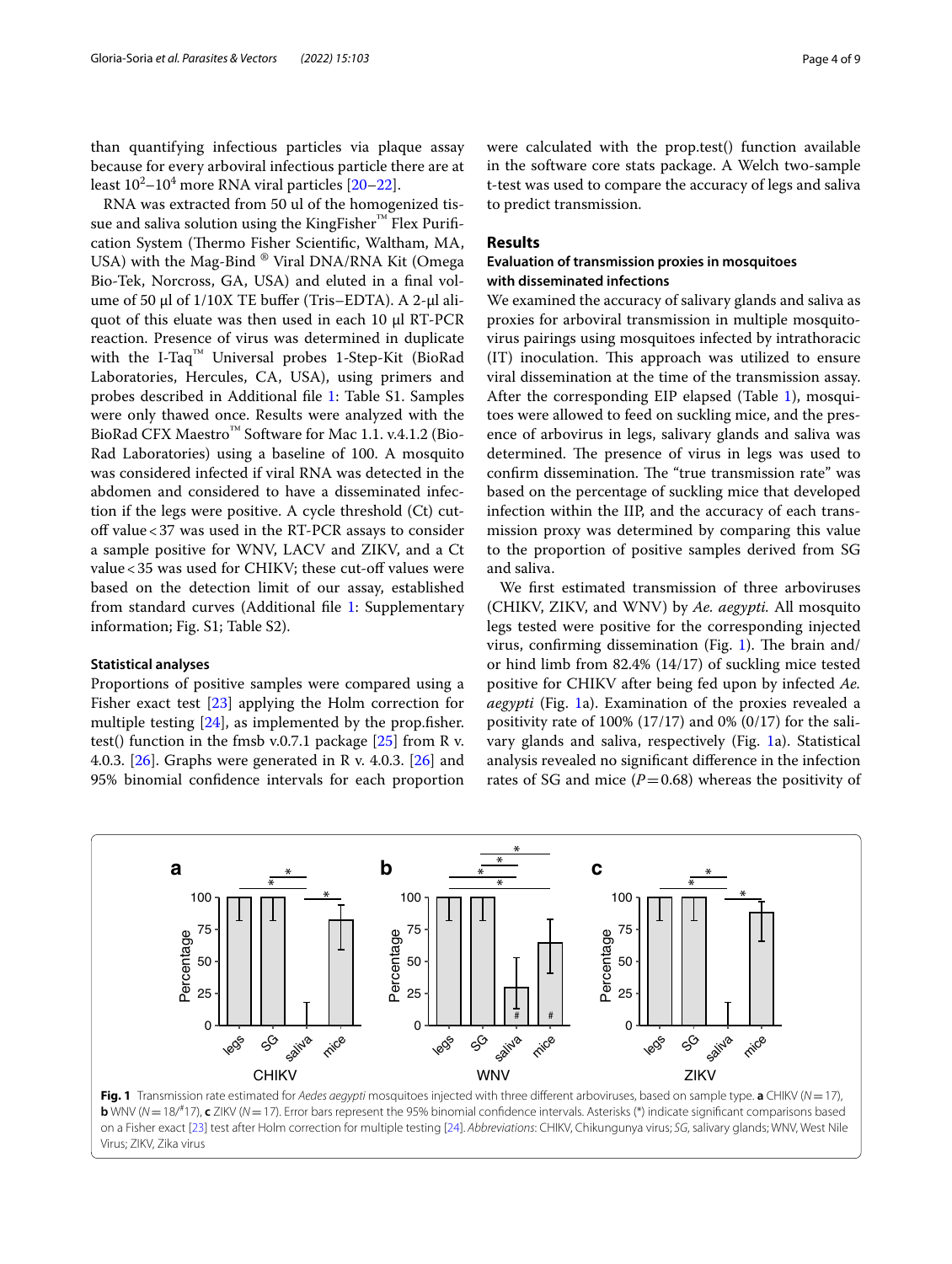saliva collected by forced salivation signifcantly difered from the infection rates in mice  $(P<0.001)$ .

While *Ae. aegypti* is not considered a vector for WNV, studies have demonstrated its competency in the laboratory and, thus, it was utilized to further evaluate transmission proxy accuracy. Infected *Ae. aegypti* transmitted WNV to 61.1% of exposed mice (11/17; Fig. [1](#page-3-0)b). As with CHIKV, all SG were positive (100%, 18/18), yet the proportion of mosquitoes with WNV in saliva secretions was 27.8% (5/17) (Fig. [1b](#page-3-0)). Based on these fndings, the results for the SG signifcantly overestimated transmission events when compared to the infection rates in mice  $(P=0.03)$ . Conversely, the percentage of positive saliva samples was lower than that of WNV-positive mice, but this difference was not statistically different  $(P=0.17)$ (Fig. [1b](#page-3-0)).

*Aedes aegypti* transmitted ZIKV to 88.3% of exposed mice  $(15/17)$  (Fig. [1c](#page-3-0)), with all of the SG and none of the saliva secretions testing positive (Fig. [1](#page-3-0)c). Statistically, ZIKV transmission was better estimated from the positivity of SG  $(P=1.00)$  than from positive saliva  $(P<0.001)$ .

Since *Ae. aegypti* is not the natural vector of WNV, we performed transmission assays on *Cx. quinquefasciatus* mosquitoes, a major vector of WNV in North America, inoculated intrathoracically. All *Cx. quinquefasciatus* with disseminated infection also had positive SG (100%; Fig. [2](#page-4-0)) at 7- and 10-days post-infection (dpi). Despite our efforts, we only recorded six out of 16 mosquitoes either probing or feeding on the mice. All mice exposed to WNV became infected (100%; Fig. [2](#page-4-0)). WNV was detected in 63.2% (24/38) and 72.7% (24/33) of the saliva samples 7 and 10 dpi, respectively (Fig. [2\)](#page-4-0). Estimates of

transmission rate using saliva were not signifcantly different from the transmission rate observed in suckling mice at dpi 10  $(P=1.00)$ , nor were the estimates based on SG  $(P=1.00)$ . However, due to the low numbers of exposed mice, these results should be interpreted with caution.

We further evaluated transmission proxy accuracy utilizing a member of the family Peribunyaviridae (LACV) and *Ae. triseriatus* mosquitoes. High transmission rates were observed in suckling mice fed upon by LACVinfected *Ae. triseriatus* (16/17, 94.1%). All SG of disseminated mosquitoes were positive (100%), while 47.1% (8/17) of the saliva samples were positive for LACV (Fig. [3](#page-4-1)). Positivity of SG better refected LACV transmission to suckling mice than saliva  $(P=1.00$  and  $P=0.0264$ , respectively) in this system.

## **Infuence of infection route on transmission proxies**

Since IT inoculation of arboviruses bypasses the midgut barriers to infection and thus does not follow the natural infection route, we tested whether infection route infuenced the accuracy of transmission proxies by orally infecting *Ae. aegypti* with CHIKV. The infection status and transmission capacity of mosquitoes fed with a CHIKV-infected blood meal were determined at 12 and 15 dpi. Only fully fed mosquitoes were used for the analysis. Infection rate, estimated from the presence of virus in bodies, was 52.9% (9/17) at 12 dpi and reached 100% by 15 dpi (18/18). All mosquitoes with CHIKV-positive legs had CHIKV-positive SG. Among the infected mosquitoes (positive bodies), 88.9% (8/9) developed disseminated infections at 12 dpi and 83.3% (15/18) at 15 dpi. From the suckling mice that were fed upon by a mosquito with

<span id="page-4-0"></span>



<span id="page-4-1"></span>injected with LACV based on sample type (*N*=17). Error bars represent the 95% binomial confdence intervals. Asterisks (\*) indicate signifcant comparisons based on a Fisher exact [\[23](#page-7-19)] test after Holm correction for multiple testing [\[24](#page-7-20)]. *Abbreviations*: LACV, La Crosse virus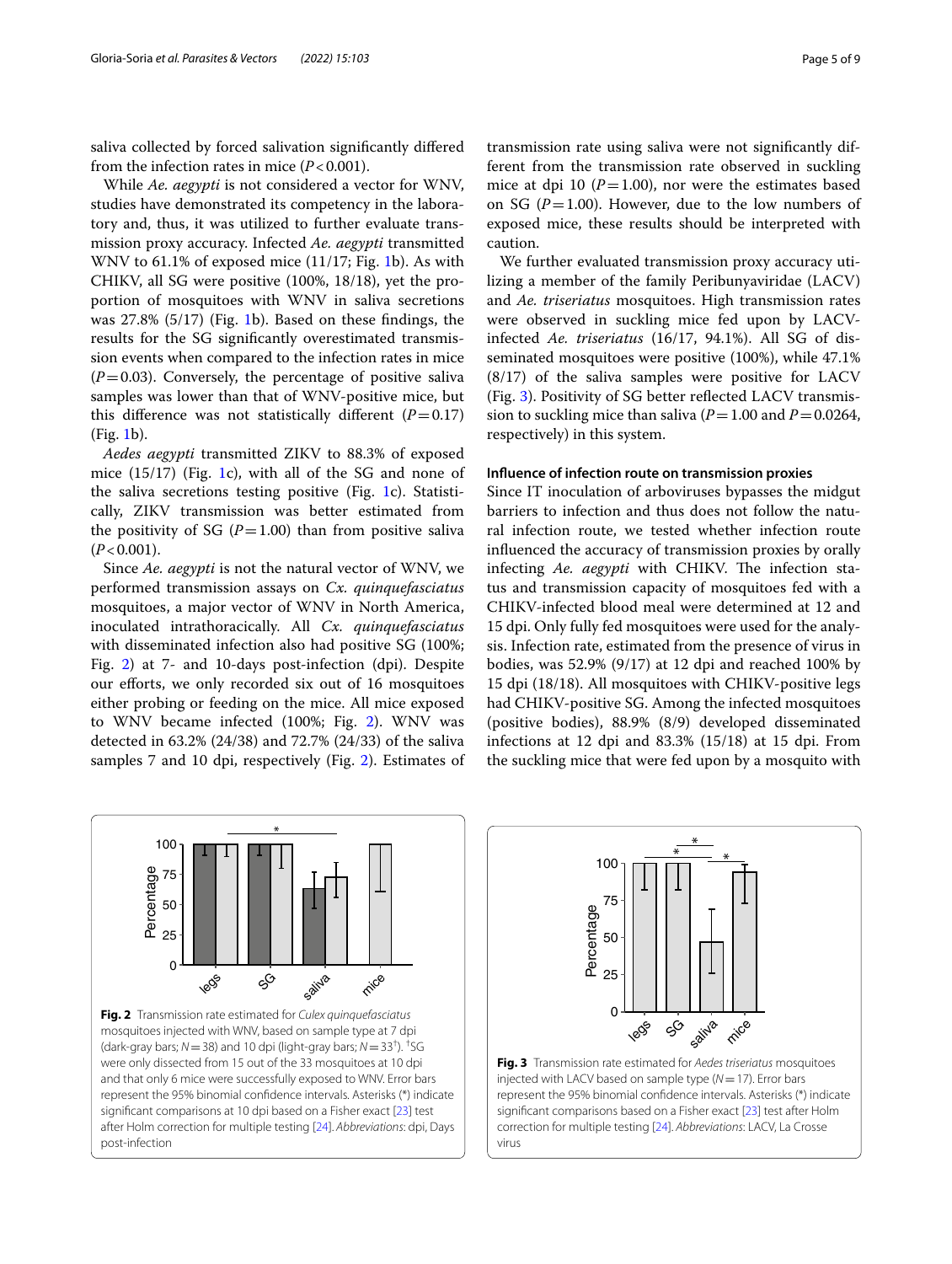

<span id="page-5-0"></span>a disseminated infection, 62.5% (5/8) became infected from mosquitoes with a 12-day EIP and 80% (12/15) from mosquitoes with a 15-day EIP (Fig. [4\)](#page-5-0). The percentage of suckling mice that became infected by a mosquito was not statistically diferent from positivity based on legs or SG at 12 dpi (*P*=0.6) or 15 dpi (*P*=0.6724). No positive saliva was detected at 12 dpi, and only one sample was positive for CHIKV at 15 dpi. The positivity of saliva was not statistically diferent to that of suckling mice at day 12 EIP ( $P = 0.1025$ ) but it was significantly different at day 15 EIP (*P*<0.001).

## **Accuracy of transmission proxies**

Across all vector-virus pairs assayed, SG infection status was identical to that of legs, independently of infection route (all pairwise comparisons  $P=1.00$ ). The presence of virus in legs (and thus of SG) more closely refected direct transmission values to suckling mice, overestimating transmission by an average of  $18.29 \pm 14.09\%$ (Fig. [5](#page-5-1)). In comparison, transmission estimated from virus positivity in saliva underestimated transmission by 59.43 $\pm$ 23.55% (Fig. [5\)](#page-5-1). The difference in accuracy was signifcant (Welch t-test, *P*<0.001) and the pattern was observed regardless of the mode of infection (IT inoculation vs oral feed).

# **Discussion**

Accurately assessing the ability of a mosquito population to transmit a pathogen is critical to determining its potential to serve as a disease vector. In the laboratory, this is achieved by performing forced salivation on individual mosquitoes, having mosquitoes feed on susceptible vertebrate hosts or assaying peripheral tissues, such as legs, heads and/or SG, for virus infection. In recent



<span id="page-5-1"></span>years, due to the cost and increasing restrictions on the use of vertebrates, forced salivation has become the accepted method for assaying transmission potential, despite a lack of empirical data demonstrating its accuracy at predicting transmission.

Forced salivation techniques lack standardization, and our data suggest that in our set-up, they misrepresent arboviral transmission to vertebrate hosts. In these techniques, mosquitoes may be anesthetized by cold,  $CO<sub>2</sub>$ or triethylamine, following which their proboscises are immersed in one of many possible saliva collection diluents (sugar, virus media, FBS, or immersion oil). Smith et al. [[27\]](#page-8-5) reported no diferences in Venezuelan equine encephalitis virus titers between saliva collected in mineral oil or fetal bovine serum (FBS) media. Miller et al. [[20\]](#page-7-16) consistently found the same was true for CHIKV and ZIKV but noted that saliva collected in mineral oil was more often positive for virus than that collected in FBS media [[20\]](#page-7-16). Each of these variables can impact mosquito physiology and the salivation process in diferent ways and may account for observed inter-study variability. This was demonstrated in three studies examining *Ae. aegypti* transmission rates via forced salivation, in which 0% toapproximately45% of ZIKV-exposed mosquitoes were reported to have detectable virus in saliva following a 14-day EIP  $[28-30]$  $[28-30]$  $[28-30]$ . Such discrepancies may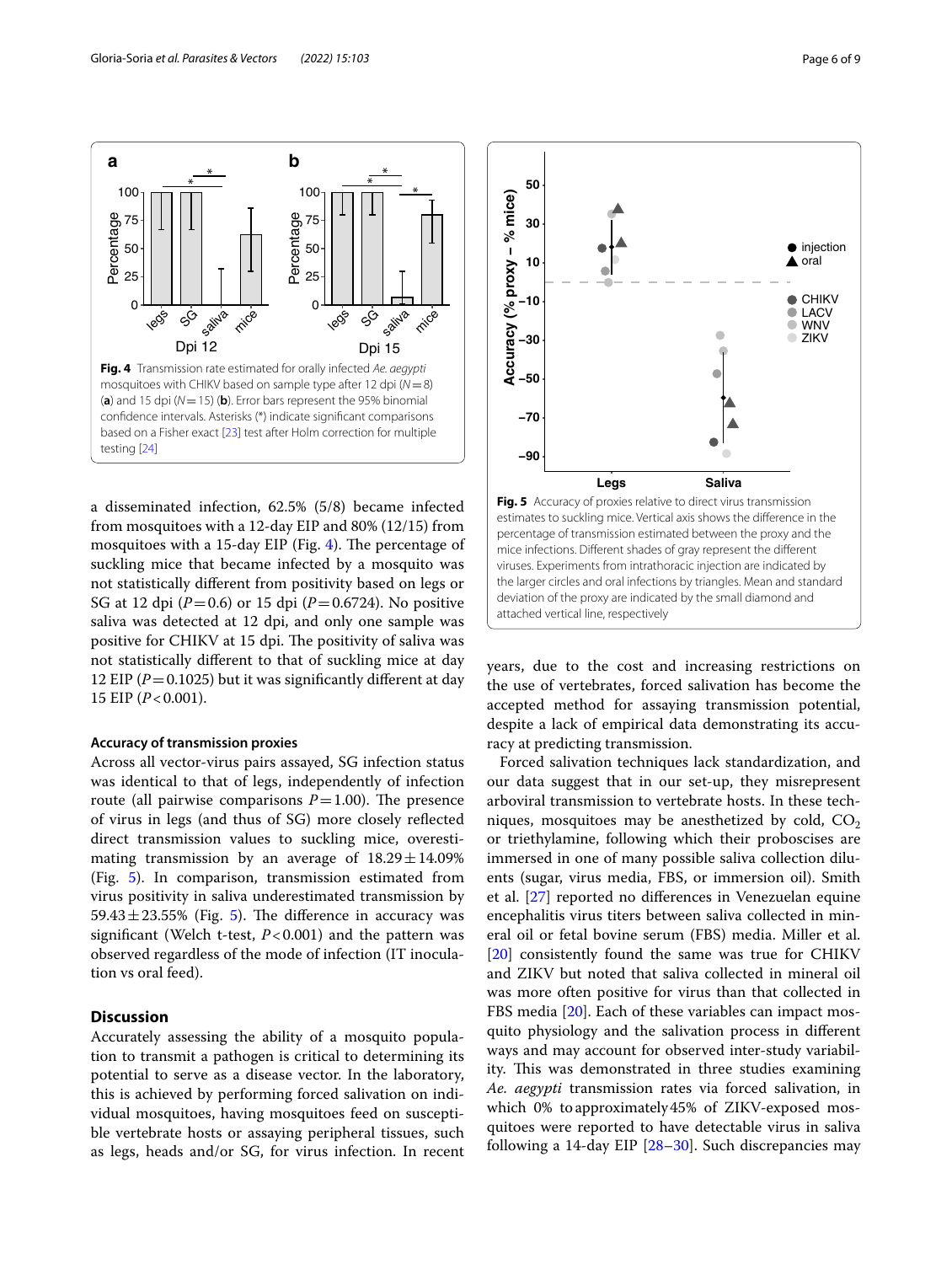be attributed to diferences between mosquito and virus strains, or suggest variation in forced salivation techniques. While the goal of this study was not to discriminate diferent forced salivation techniques, we did fnd that forced salivation in general underrepresents the transmission potential of an arbovirus when compared to feeding on live animals.

Direct feeding on laboratory animals is the gold standard for assessing arbovirus transmission because it most accurately recapitulates the biological and physiological conditions associated with natural transmission events. Previous studies have shown that suckling outbred mice are a reliable animal model for CHIKV, WNV, ZIKV and LACV [[15–](#page-7-11)[19\]](#page-7-15), as they develop viremia and severe disease and mortality often accompany infection [[31\]](#page-8-8). We are thus confdent that the direct transmission rates we observed for these pathogens accurately refect their transmission potential. Nevertheless, although direct mosquito feeding can be highly sensitive for assessing arbovirus transmission, it is dependent on the availability of a suitable animal model, limiting the utility of this approach for many arboviruses.

Alternative approaches to estimate virus transmission by mosquitoes involve testing head/SG tissue via PCR assay, immunofuorescence assay (IFA) or virus titration. In this study we examined SG tissue by PCR assay as another proxy for transmission and found that it overestimated direct transmission rates to mice, but that was closer to direct transmission rates than were those estimated from forced salivation. The positivity of SG was identical to that in legs in this system, despite our efforts to rinse the SG after dissection. A possible explanation is that contamination of the SG by the surrounding hemolymph may have infated the number of positive SG samples recorded and that this parameter may not refect an actual SG infection, but rather the attachment of virus particles to the exterior of this tissue. Had we performed IFA, infection rates from SG may have been in closer agreement with the direct feeding results. Nevertheless, these results suggest that dissemination rate (as measured from the legs) may be a good proxy for transmission, without the need of time-consuming and technically challenging dissection of SG.

The poor performance of saliva collected via capillary tubes as proxy for transmission was observed regardless of the mode of infection. While we are aware that infection via IT injection does not refect a natural route of infection, the focus of this work was to measure the efectiveness of diferent methods to estimate transmission rate once infection becomes established. We relied on IT inoculations for the bulk of the studies to increase the sample size of our treatments and minimize the use of vertebrates. By using IT injections, we were able to bypass any potential midgut infection and/or escape barriers, thus ensuring that all the mosquitoes tested had a

disseminated infection. We further investigated whether our results were dependent on the mode of infection by performing both IT and oral infections with *Ae. aegypti* and CHIKV. A longer EIP was considered for the oral infection, since IT inoculation is known to reduce EIP  $[15, 27, 29, 30]$  $[15, 27, 29, 30]$  $[15, 27, 29, 30]$  $[15, 27, 29, 30]$  $[15, 27, 29, 30]$  $[15, 27, 29, 30]$  $[15, 27, 29, 30]$  $[15, 27, 29, 30]$ . The data from the oral infections supports our fndings that forced salivation methods signifcantly underestimate transmission in this system. In these experiments, detection of virus in saliva proved more diffcult in *Ae. aegypti* than for the other two species tested, regardless of the virus. Studies have reported low transmission for CHIKV and ZIKV in the *Ae. aegypti* ORL strain, relative to other strains [[32](#page-8-10), [33\]](#page-8-11), and we cannot discard the possibility that our results may refect, in part, an overall lower competence level of this particular colony.

The lack of accuracy of forced salivation to reflect arboviral transmission likely results from low viral saliva titers during the early stages of transmission that fall below assay detection thresholds [\[20,](#page-7-16) [22](#page-7-17)], within-population variability in viral expectoration [\[22\]](#page-7-17) further infuenced by diferences in vector-virus pairings [[27](#page-8-5)] and/or the possibility that mosquitoes may re-ingest their saliva during forced salivation, as they do during an artifcial blood feed [\[20\]](#page-7-16). Moreover, there is evidence that SG respond diferently following acquisition of a sugar meal and a blood meal [\[39](#page-8-12)]. Consequently, saliva collected during forced salivation may not accurately mimic the saliva expectorated during blood-feeding. The interplay of all these variables, further amplifed by the lack of standardization of forced salivation techniques across laboratories caution against the use of saliva as a proxy for transmission without prior knowledge of the system investigated.

# **Conclusions**

Our results suggest that virus positivity of legs or SG (dissemination rate) are overall more accurate predictors of arboviral transmission than detection of virus from saliva collected using the commonly implemented forced salivation technique and are subject to less technical variation. However, a leg-only approach for estimating transmission rates may not be appropriate for all studies. When examining the competency of a new virus–vector pairing, multiple approaches for estimating transmission rate should be implemented to explore the possibility that a SG infection barrier or escape barrier exists. Moreover, the use of legs as transmission proxy should be utilized judicially when examining EIP. Based on the kinetics of infection, the hemolymph/legs will become infected prior to transmission; therefore, studies assessing transmission through the use of legs alone may report shortened EIPs.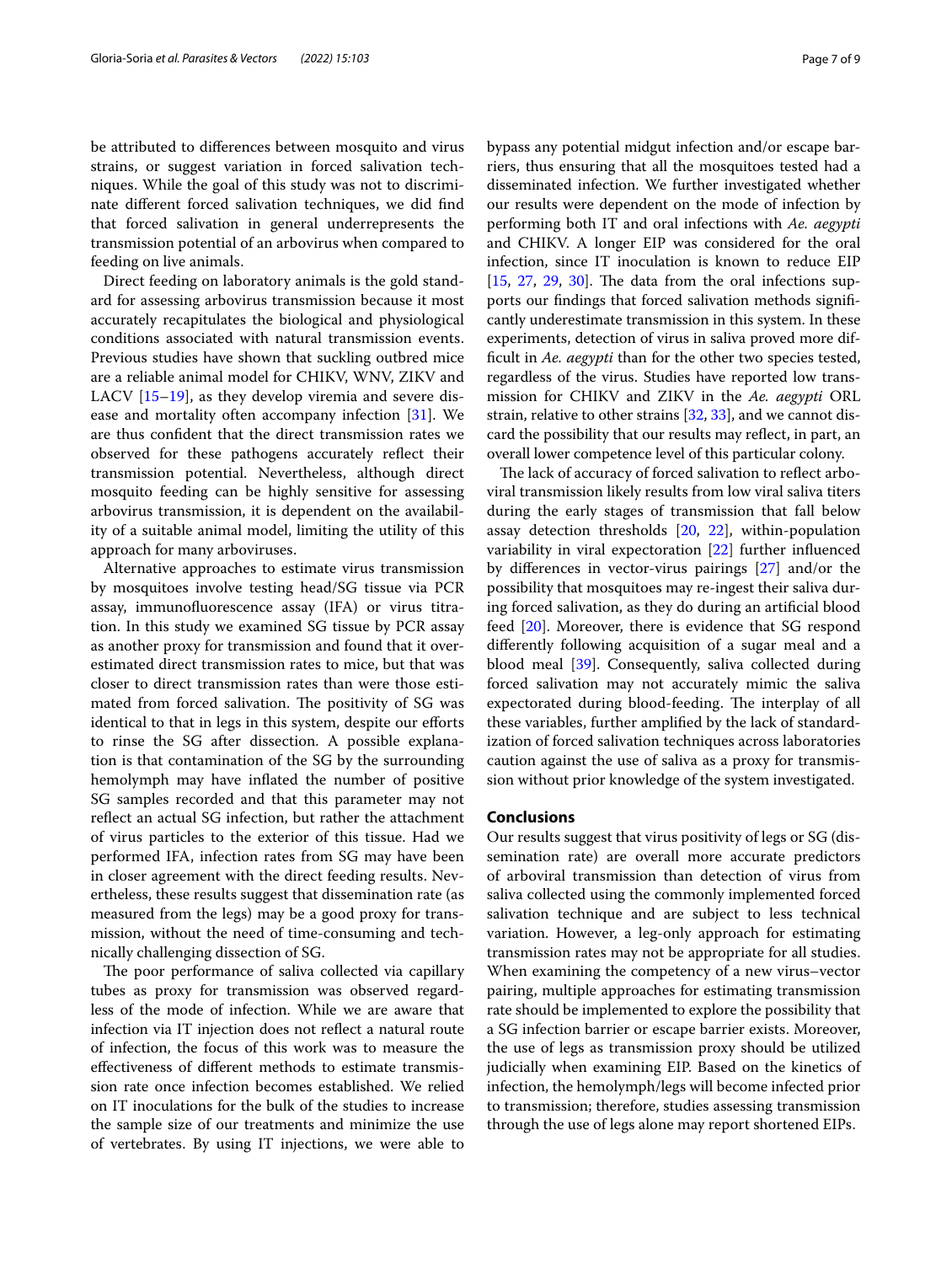## **Abbreviations**

CHIKV: Chikungunya virus; EIP: Extrinsic incubation period; IIP: Intrinsic incuba‑ tion period; IT: Intrathoracic inoculation; LACV: La Crosse virus; ORL: *Aedes aegypti* Orlando strain; PFU: Plaque-forming units; SG: Salivary glands; WNV: West Nile virus; ZIKV: Zika virus.

## **Supplementary Information**

The online version contains supplementary material available at [https://doi.](https://doi.org/10.1186/s13071-022-05198-7) [org/10.1186/s13071-022-05198-7](https://doi.org/10.1186/s13071-022-05198-7).

<span id="page-7-18"></span>**Additional fle 1: Text S1.** Titration of viral stock solutions. **Table S1.** Sequence of primers and probes (5' to 3') used for viral detection in the RT-PCR assay. **Table S2.** Limit of detection of RT-PCR assay. **Figure S1**. RT-PCR standard curves for chikungunya (a), Zika (b), La Crosse (c) and West Nile (d) viruses.

#### **Acknowledgements**

We would like to thank J.J. Shepard, and T. Petruff for help in rearing the mosquito colonies and A. Bransfeld and M.J. Misencik for support in the BSL3 lab.

## **Authors' contributions**

AG-S contributed to experimental design, conducted all experiments, collected and analyzed data and drafted the manuscript. DEB contributed to the experimental design and data analyses, and reviewed manuscript drafts. PMA contributed to the experimental design, conducted experiments and collected data and reviewed manuscript drafts. All authors read and approved the fnal manuscript.

## **Funding**

This publication was funded the Cooperative Agreement U01CK000509, funded by the Center for Disease Control and Prevention. Its content is solely the responsibility of the authors and do not necessarily represent the official views of the Center for Disease Control and Prevention or the Department of Health and Human Services. The funding agency did not participate in the design of the study, collection, analysis, or interpretation of data.

#### **Availability of data and materials**

All data generated or analyzed during this study are included in this published article and its supplementary information fles.

## **Declarations**

## **Ethics approval and consent to participate**

Procedures for handling and care of animals were approved by and performed under the Animal Care and Use Committee at The Connecticut Agricultural Experiment Station (protocol no. P28-17).

#### **Consent for publication**

Not applicable.

## **Competing interests**

The authors declare that they have no competing interests.

Received: 11 January 2022 Accepted: 12 February 2022

#### **References:**

- <span id="page-7-0"></span>1. Reynolds ES, Hart CE, Hermance ME, Brining DL, Thangamani S. An overview of animal models for arthropod-borne viruses. Comp Med. 2017;67:232–41.
- <span id="page-7-1"></span>2. Armstrong PM, Rico-Hesse R. Efficiency of dengue serotype 2 virus strains to infect and disseminate in *Aedes aegypti*. Am J Trop Med Hyg. 2003;68:539–44.
- 3. Li MI, Wong PSJ, Ng LC, Tan CH. Oral susceptibility of Singapore *Aedes* (*Stegomyia*) *aegypti* (Linnaeus) to Zika virus. PLOS Negl Trop Dis. 2012;6:e1792.
- <span id="page-7-2"></span>4. Moncayo AC, Fernandez Z, Ortiz D, Diallo M, Sall A, Hartman S, et al. Dengue emergence and adaptation to peridomestic mosquitoes. Emerg Infect Dis. 2004;10:1790–6.
- <span id="page-7-3"></span>5. Azar SR, Weaver SC. Vector competence: what has Zika virus taught us? Viruses. 2019;11:867.
- <span id="page-7-4"></span>6. Ciota AT, Bialosuknia SM, Zink SD, Brecher M, Ehrbar DJ, Morrissette MN, et al. Efects of Zika virus strain and *Aedes* mosquito species on vector competence. Emerg Infect Dis. 2017;23:1110–7.
- 7. Garcia-Luna SM, Weger-Lucarelli J, Rückert C, Murrieta RA, Young MC, Byas AD, et al. Variation in competence for ZIKV transmission by *Aedes aegypti* and *Aedes albopictus* in Mexico. PLOS Negl Trop Dis. 2018;12:e0006599.
- 8. Gloria-Soria A, Payne AF, Bialosuknia SM, Stout J, Mathias N, Eastwood G, et al. Vector competence of *Aedes albopictus* populations from the Northeastern United States for Chikungunya, Dengue, and Zika Viruses. Am J Trop Med Hyg. 2021;104:1123–30.
- <span id="page-7-5"></span>Ryckebusch F, Berthet M, Missé D, Choumet V. Infection of a French population of *Aedes albopictus* and of *Aedes aegypti* (Paea Strain) with Zika Virus reveals low transmission rates to these vectors' saliva. Int J Mol Sci. 2017;18:2384.
- <span id="page-7-6"></span>10. Sanchez-Vargas I, Olson KE, Black WC. The genetic basis for salivary gland barriers to arboviral transmission. Insects. 2021;12:73.
- <span id="page-7-7"></span>11. Azar SR, Roundy CM, Rossi SL, Huang JH, Leal G, Yun R, et al. Diferential vector competency of *Aedes albopictus* populations from the Americas for Zika virus. Am J Trop Med Hyg. 2017;97:330–9.
- <span id="page-7-8"></span>12. Roundy CM, Azar SR, Rossi SL, Huang JH, Leal G, Yun R, et al. Variation in *Aedes aegypti* mosquito competence for Zika virus transmission. Emerg Infect Dis. 2017;23:625–32.
- <span id="page-7-9"></span>13. Styer LM, Kent KA, Albright RG, Bennett CJ, Kramer LD, Bernard KA. Mosquitoes inoculate high doses of West Nile virus as they probe and feed on live hosts. PLoS Pathog. 2007;3:132.
- <span id="page-7-10"></span>14. Gloria-Soria A, Soghigian J, Kellner D, Powell JR. Genetic diversity of laboratory strains and implications for research: the case of *Aedes aegypti*. PLoS Negl Trop Dis. 2019;13:0007930.
- <span id="page-7-11"></span>15. Couderc T, Chrétien F, Schilte C, Disson O, Brigitte M, Guivel-Benhassine F, et al. A mouse model for Chikungunya: young age and inefficient type-I interferon signaling are risk factors for severe disease. PLoS Pathog. 2008;4:29.
- <span id="page-7-12"></span>16. Yu J, Liu X, Ke C, Wu Q, Lu W, Qin Z, et al. Efective suckling C57BL/6, Kunming, and BALB/c mouse models with remarkable neurological manifestation for Zika virus infection. Viruses. 2017;9:165.
- <span id="page-7-13"></span>17. Yadav PD, Kumar V, Kumar S, Mote CS, Majumdar TD, Gokhale M, et al. Zika virus pathogenesis in infant mice after natural transmission by the bite of infected mosquitoes. Intervirology. 2017;60:227–34.
- <span id="page-7-14"></span>18. Paulson SL, Grimstad PR, Craig GB. Midgut and salivary gland barriers to La Crosse virus dissemination in mosquitoes of the *Aedes triseriatus* group. Med Vet Entomol. 1989;3:113–23.
- <span id="page-7-15"></span>19. Sudeep AB, Mandar P, Ghodke YK, George RP, Gokhale MD. Vector competence of two Indian populations of *Culex quinquefasciatus* (Diptera: *Culicidae*) mosquitoes to three West Nile virus strains. J Vector Borne Dis. 2015;52:185.
- <span id="page-7-16"></span>20. Miller MR, Sorensen MR, Markle ED, Clarkson TC, Knight AL, Savran MJ, et al. Characterizing and quantifying arbovirus transmission by *Aedes aegypti* using forced salivation and analysis of bloodmeals. Insects. 2021;12:304.
- 21. Aaskov J, Buzacott K, Thu HM, Lowry K, Holmes EC. Long-term transmission of defective RNA viruses in humans and *Aedes* mosquitoes. Science. 2006;311:236–8.
- <span id="page-7-17"></span>22. Mayton EH, Hernandez HM, Vitek CJ, Christoferson RC. A method for repeated, longitudinal sampling of individual *Aedes aegypti* for transmis‑ sion potential of arboviruses. Insects. 2021;12:292.
- <span id="page-7-19"></span>23. Fisher RA. Statistical methods for research workers. The logic of inductive inference. J Royal Stat Soc Ser A. 1935;98:39–54.
- <span id="page-7-20"></span>24. Holm S. A simple sequentially rejective multiple test procedure. Scand J Stat. 1979;6:65–70.
- <span id="page-7-21"></span>25. Nakazawa M. fmsb: Functions for medical statistics book with some demographic data. R package version 0.7.1. [https://CRAN.R-project.org/](https://CRAN.R-project.org/package=fmsb) [package](https://CRAN.R-project.org/package=fmsb)=fmsb. Accessed 18 Dec 2021.